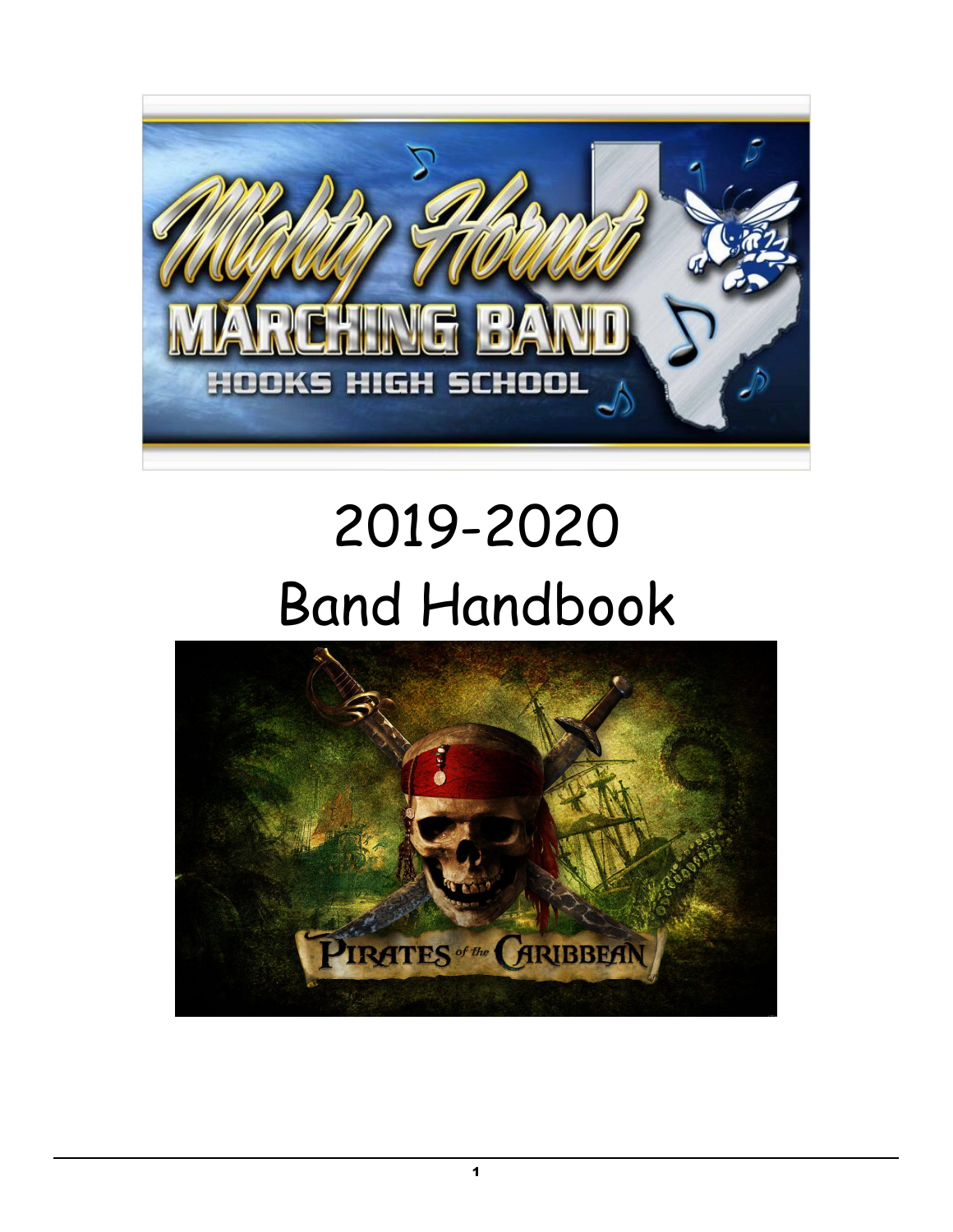# HOOKS HIGH SCHOOL BAND

# GENERAL INFORMATION HANDBOOK

#### 2019--2020

#### Welcome

Welcome to the 2019 Hooks High School Band. Your membership in this organization will make this the most entertaining and exciting year we have ever had. The purpose of this handbook is to refresh the upperclassmen on the band procedures and rules and to give new students and their parents an idea of what to expect from a year in band. We ask that both you and your parents read this handbook thoroughly. It contains everything you need to know regarding the rules of the band. It should serve as a reference guide for any questions that may come up throughout the year. You and your parents are asked to sign the handbook conformation slip on the last page and return it to the band office as soon as possible. No one will be allowed to participate in the band without returning the signed conformation slip. It will also be necessary to complete the medical information form in the event of an emergency.

#### Mission

The Hooks High School Band represents the commitment of the Hooks ISD to provide music education to each student in the school. It is our goal to provide each member with learning opportunities in music, discipline, critical thinking, physical coordination, team work, responsibility, and social interaction. We do this through structured practices, performances, and both individual and group competitions. It is also our wish to provide entertainment and cultural activities to the public in general and the citizens of Hooks specifically. We wish to showcase the best and brightest that Hooks High School has to offer.

#### ....About the Staff

JONATHAN KELLY - Mr. Kelly is in his 20th year as Director of Band at Hooks High School and in his 31<sup>th</sup> year of teaching overall. He came to Hooks from Prescott, Arkansas where he was director for six years. Before that, he was the assistant director of Bands and percussion instructor at Hope High School under Robert Hesse for four years. He also served as band director and men's basketball coach at Spring Hill, Arkansas. He received his Bachelors of Music Education degree from Henderson State University in 1988 and his Masters of Music in Percussion from Louisiana State University in 1996.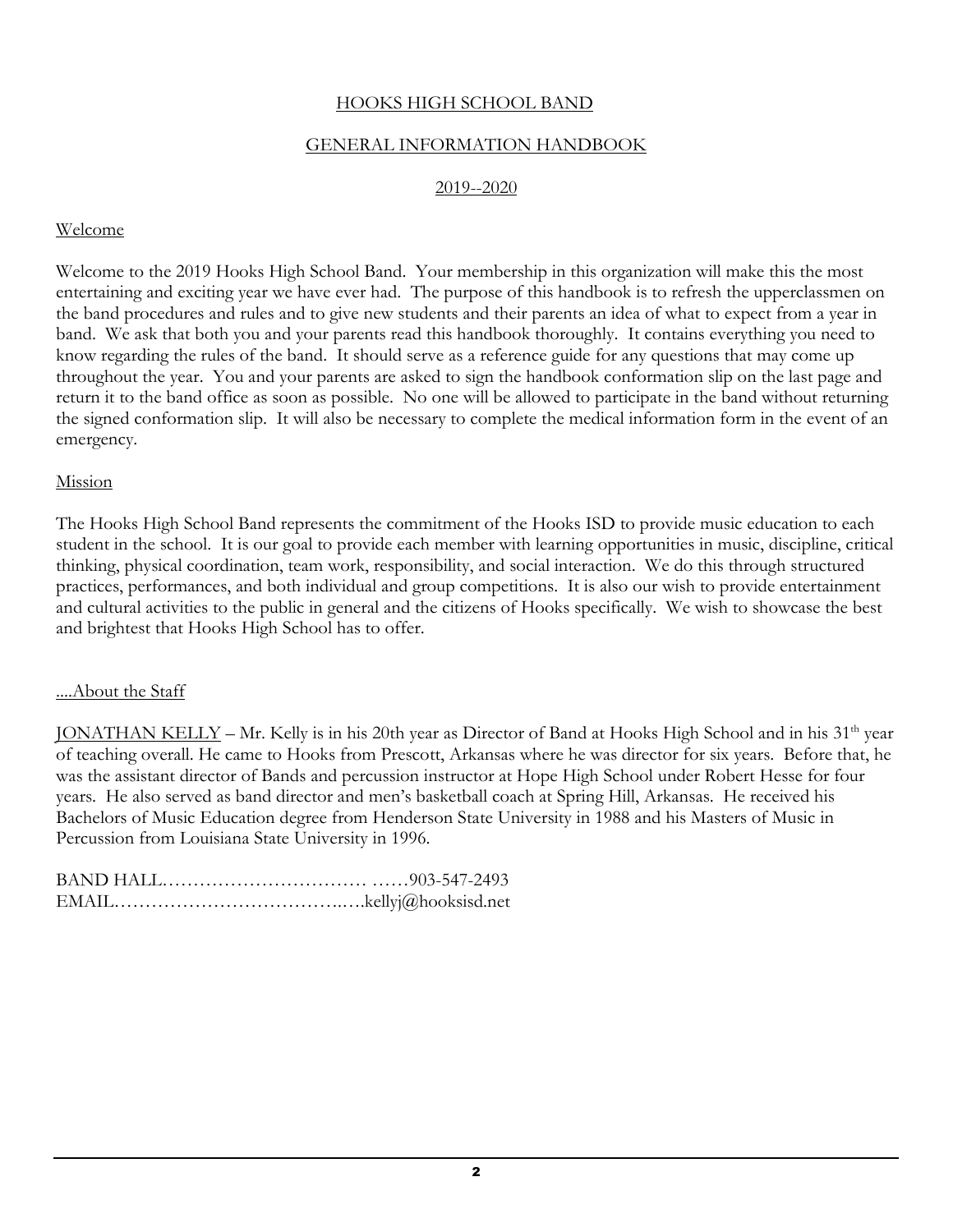ADAIR MELTON – Adair Melton has taught at Hooks for 25 years. Before that she taught in Queen City and New Boston. Mrs. Melton received her Bachelors and Masters degrees from Henderson State University in Arkadelphia, Arkansas. Mrs. Melton is married to Charlie Melton, Director of Bands at New Boston. The Meltons have two daughters, Mallory and Kaylin and one son, Conner.

JUNIOR HIGH PHONE…………………………..…903-547-2568 Email…………………………………….….. meltona@hooksisd.net

BELYN GRAVES – Belyn Graves is in her 7th year as Assistant Band Director at Hooks and 9<sup>th</sup> year of teaching overall. She previously taught at Lafayette County in Stamps, Arkansas for two years. Mrs. Graves received her Bachelors of Music Education from Southern Arkansas University in 2010. She is married to Nick Graves and has two dogs, a pug named Bugsy and a Weimaraner named Stella. The Graves are proud parents of two boys, Nolan and Ian.

Email…………………………………….….. gravesb@hooksisd.net

# **MEMBERSHIP**

Membership in the band is open to any student enrolled at Hooks High School. Students should sign up for band prior to the beginning of the school year. Any student wishing to join band after the first day of class must have a 70+ grade in all classes for the previous six weeks. This includes the last report card of the previous year.

Transfer students may join the band anytime provided they can demonstrate ability on their given instrument.

# **ELIGIBILITY**

Texas UIL regulations state that a band student must have a 70+ in each class to participate in performing groups. Each student starts the year with a clean slate. When report cards come out every six weeks students must have a 70+ in all classes to continue to be eligible. If the student has dropped below 70 in any class, they are ineligible for 3 weeks. Grades are then checked again and if the student has 70+ in **all classes** (not just the one that was low) they become eligible. If not, they must wait until the next report card to check grades again. Students that are UIL ineligible are required to attend all practices with the band but they are not allowed to participate in any extracurricular performances. Student grades are monitored by the band directors and they and their parents will be notified if a problem develops.

# **PHYSICALS**

Beginning this year, all students in marching band must have a physical examination every two years. Because this is the first year of the program, all students must have had a physical in the last 6 months to participate in marching band. If you did not get a physical with the rest of the class last spring, see Mr. Kelly for forms and information on where to get yours.

# **CLASS ATTENDANCE**

Class attendance will be worth 20 points a day for class work. **Class work must be made up regardless of the**  reason for the absence. 1<sup>st</sup> period class during marching band will begin at 7:50. Students should be in the **band hall by 7:45 in order to be ready for class to begin!**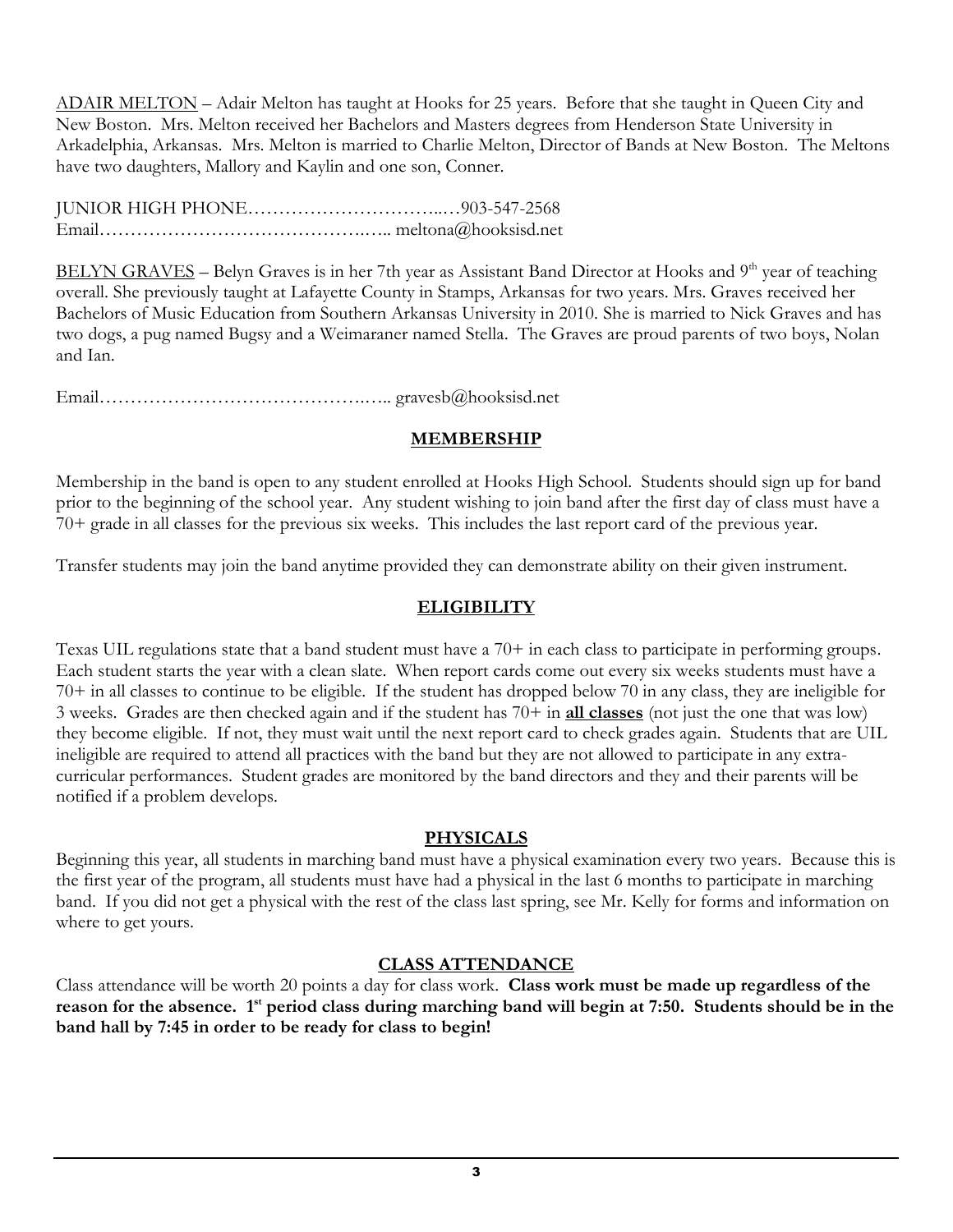# **AFTER SCHOOL ATTENDANCE**

Because band is a group performance activity, a strict attendance policy is necessary. The marching band rehearses on Monday nights from 5:30-8:00 with one additional hour of sectionals after school to be determined. Parents will be notified after the second absence. Extenuating circumstances (such as serious illness or a death in the family) will be evaluated on a case by case basis. Students with excessive absences will be subject to benching, suspension, or expulsion.

# **BENCHING, SUSPENSION, OR EXPULSION**

When a member is benched, they must wear the uniform, be on time for the event, stay for the entire event and play their instrument if required to do so. Various privileges may be revoked.

When a member is suspended, they cannot attend an event in uniform or in any way gain recognition as a member.

When a member is expelled, they will turn in all equipment and have their schedule changed so that they no longer meet as a band member.

Violations that would lead to benching, suspension, or expulsion include, but are not limited to:

- Unexcused absence from a performance.
- $\triangleright$  Any act that shows disrespect
- $\triangleright$  Any act that causes embarrassment to the school or band program
- $\triangleright$  Inability to get along with others.
- $\triangleright$  Violation of the school drug and alcohol policies
- $\triangleright$  Violation of the school public affection policy
- $\triangleright$  Vandalism
- $\triangleright$  Failure to follow instructions
- $\triangleright$  Excessive absences
- $\triangleright$  Failure to follow band rules
- $\triangleright$  Violation of any school rule while at a band function

#### **DRUG TEST**

Members of the Hooks High School band are subject to random drug testing under the policies of the Hooks School Board. Students failing a drug test are suspended from all band activities for 30 school days as set by the Principal and must pass all drug tests administered during that time. Students are welcome to drop band from their schedule but if they choose to remain in the class, they will be required to sort music and do other similar support work to receive a grade.

NOTE: After much consideration, it is the decision of the band NOT to adopt any unilateral policies regarding students who violate the district drug policy beyond what the Hooks ISD School Board mandates. Each case will be regarded individually and what, if any, additional action taken will be decided upon on a case by case basis.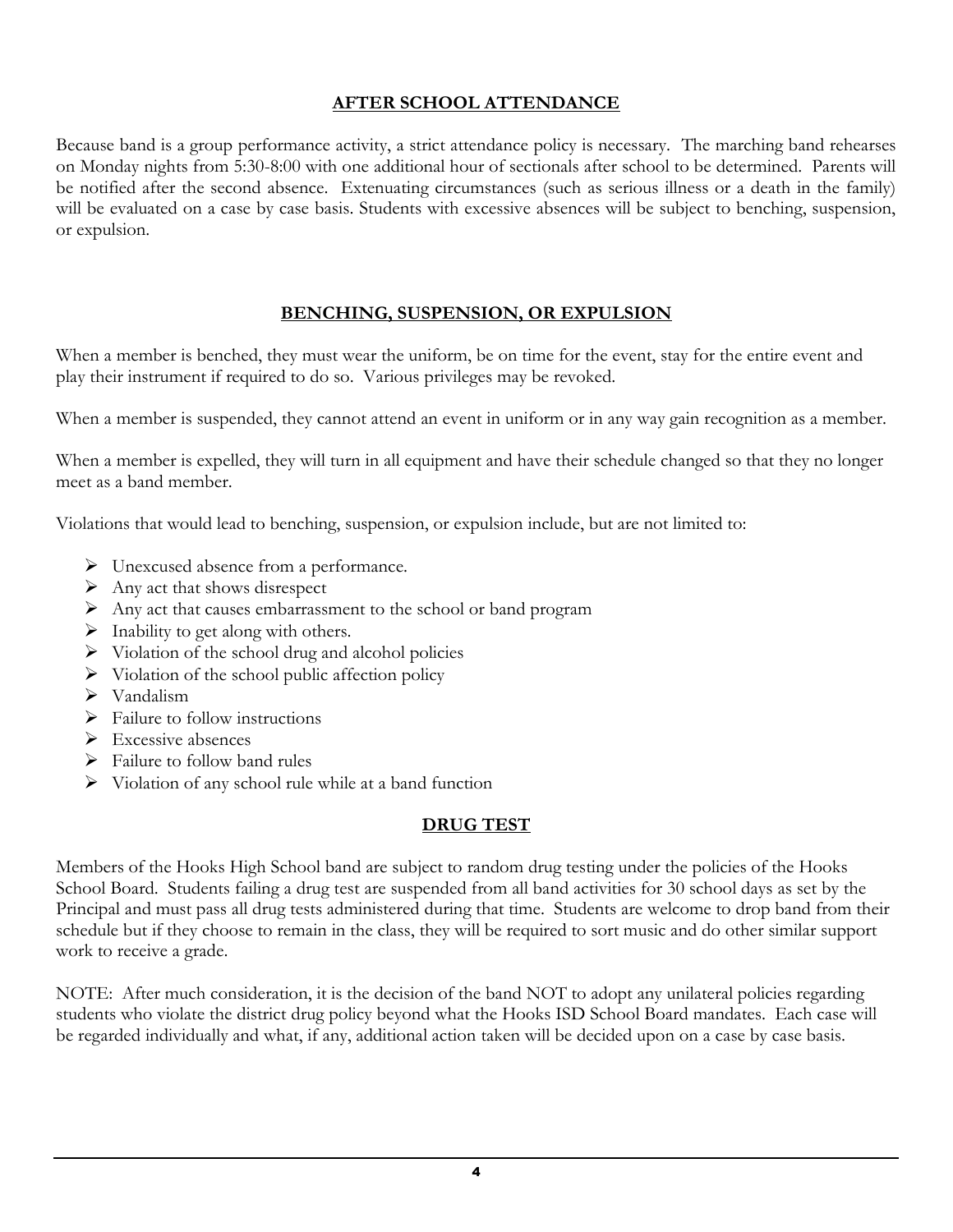# **BAND ACTIVITIES**

# **Marching Band**

The Hooks High School Marching Band performs at all Hornet football games including playoffs. "If the team plays, we play." Additionally, the band performs at several contests each fall as well as special performances such as parades and pep rallies. The Band strives to represent the very finest in musical and marching quality while representing the school, community, and state.

# **Christmas Concert**

At the end of the fall semester, the band presents a program consisting primarily of "seasonal" music. The selections are varied and will generally include sacred and secular material and will reference a wide range of winter and seasonal icons. We recognize that some families would prefer their children not participate in this program due to their spiritual beliefs and we respect that choice. However, we do need some form of assessment for the final six weeks of the fall semester. We hope that our students will choose to participate in the All-Region tryout process, and if so, the music they prepare for that event will suffice to be graded for their December assignment. However, if you choose not to try out for the All region band, we will need to give you an alternative playing assignment that will need to be performed prior to Christmas break. Music performed will need to be "in public"; either for the Region judges, or failing that, in front of the full band in class. If you have any questions or wish to discuss the assignments, please see Mr. Kelly.

# **Concert Band**

The concert band is the primary musical organization of the school. Seating for the band is determined by competitive tryouts.

#### **Jazz Band**

The Jazz Band meets after school in the spring. The Jazz Band is made up primarily of Saxes, Trombones, Trumpets, and Rhythm; however, we make every effort to include any students that wish to study jazz. Because it only meets once a week, attendance is crucial and home practice is a must. The Jazz Band performs at the annual Band Banquet and at other events that present themselves.

# **INDIVIDUAL ACTIVITIES**

#### **All-Region Tryouts**

The All-Region Band is made up of the best players from this corner of the state. Students audition on prepared material in December. Students selected participate in a 2 day clinic in January. **We consider the ability to perform the Region tryout music the educational goal of the program. It represents all of the skill sets a High School musician is expected to master. Most colleges expect students to perform this music to audition for scholarships. Therefore, we place a high emphasis on practicing and mastering the Region music each year. All students, regardless of age, grade, or experience, are expected to work toward this goal.**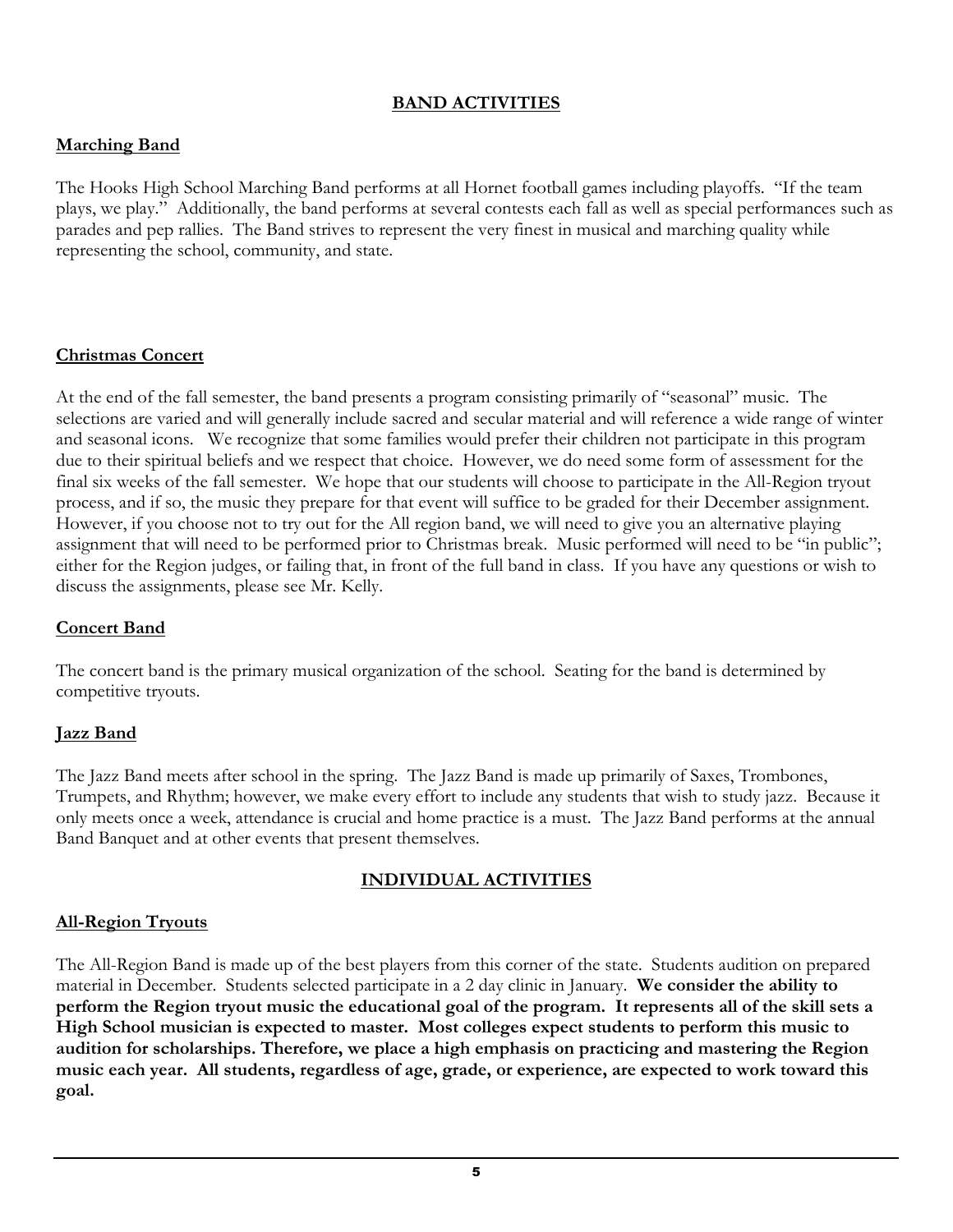# **Area/All-State Tryouts**

The top students from the Region band will advance to the Area tryouts. The tryout material is the same as the All-Region music. The top students from this tryout advance to All-State.

#### **ALL STATE**

Students chosen for the All-State band will attend a 4 day clinic in San Antonio the second week of February. Upon arrival, Students will audition for chair placement in two performing groups. All expenses are covered by the school.

# **FOUR STATES HONOR BAND**

The Four States Honor Band consists of two concert band and one jazz band chosen by nomination. Qualifications for selection include past participation, grade, and other accomplishments such as All-region, Area, State, Solo and Ensemble. This is a three day clinic in Texarkana in January.

#### **UIL SOLO AND ENSEMBLE**

The UIL Solo and Ensemble contest occurs in February. Students who choose to participate in this will be required to play music from a required list with a piano accompaniment. Students playing a grade 1 selection from memory are eligible to advance to State. Due to rising costs, the band no longer attends the State Solo and Ensemble contest Memorial Day Weekend. However, if you wish to attend on your own, the school will pay your entry fee.

#### **AUDITION FEES**

All individual events require audition fees. Audition fees are paid in advance by the school. If a student drops out of an event after the deadline, they are responsible for reimbursing the district for the fee.

#### **GRADING**

All students will be given grades for band and will receive points toward their Grade Point Average for band work. Grades will be based on the following:

- 1. Music pass offs;
- 2. Rehearsal attendance;
- 3. Performances
- 4. Chair/playing tests

More detailed information will be given to the class on the first day of school.

#### **"THE CLIPBOARD"**

Each day, students will record their practice time from the night before on the practice clipboard. We use this information to evaluate the musical health of the band. Aside from the obvious musical benefits of practicing, the purpose of this is to encourage;

- 1. Responsibility
- 2. Honesty
- 3. Musical Progress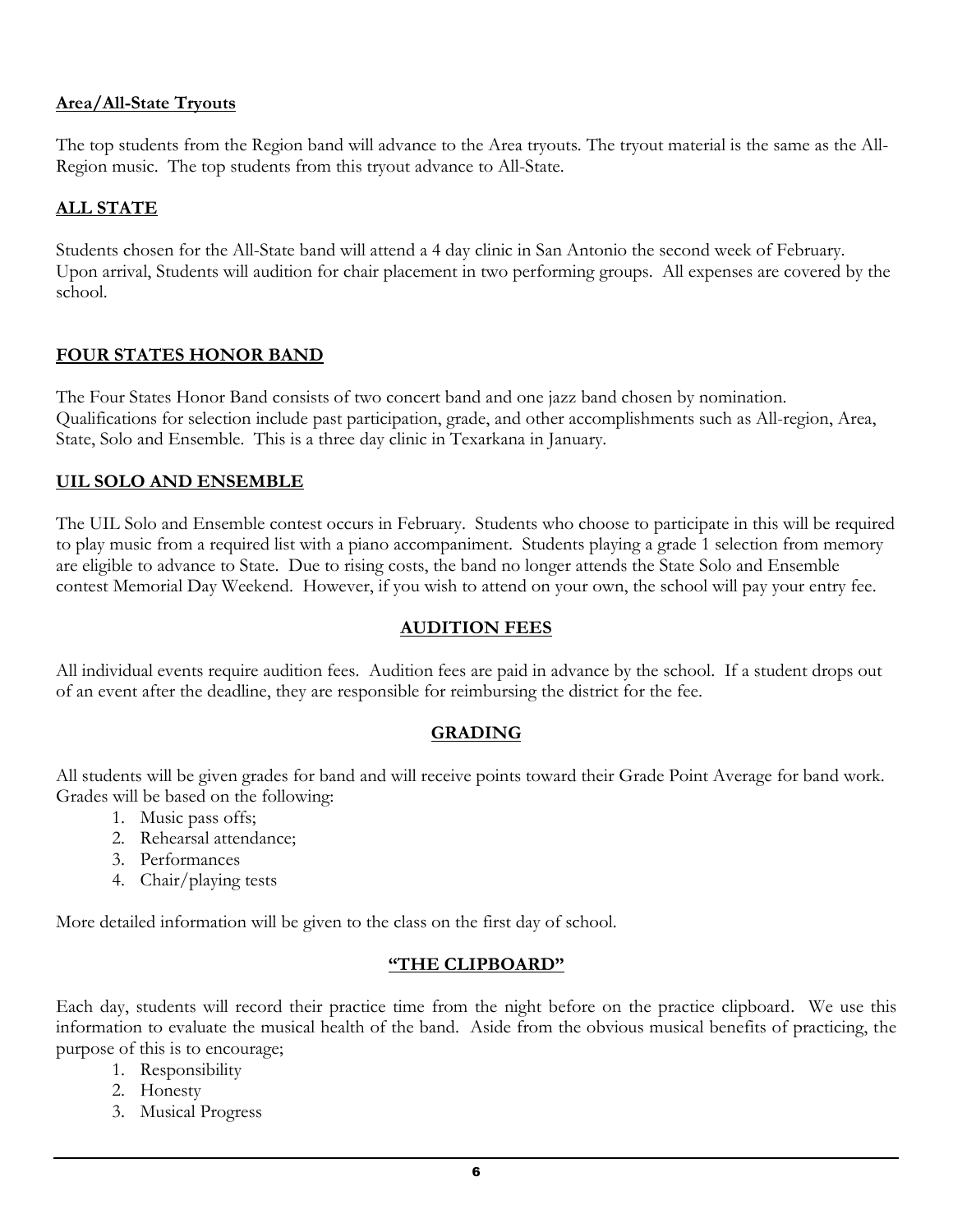Each student is encouraged to accept the **"Zaliski Challenge"**. The challenge is to practice your instrument outside of class at least 10 minutes a day no matter what. Ten minuets won't make you a top musician, but at the end of the year it would be over 60 hours of practice you wouldn't have put in otherwise.

# **"Learn it at school, get good at it at home!"**

# **REQUIRMENTS FOR A SUCCESSFUL PROGRAM**

- 1. Practice every day
- 2. Be at each rehearsal
- 3. Have a positive attitude
- 4. Be on time
- 5. Pay attention at all times
- 6. Hustle
- 7. Have all equipment
- 8. Follow instructions
- 9. Respect authority
- 10. Don't talk

.

11. No horse playing

# **TRANSPORTATION AFTER AN EVENT**

Each student will be responsible for transportation following a practice or performance. We will make sure every student knows the quitting time of each practice and do our best to return from trips at the published time. Parents are responsible for picking up students within a reasonable time from the end of an event. **Please be considerate of staff member's families and schedules and do not allow students to remain at the band hall for extended periods of time following an event. Students left at the band hall after dark for more than half an hour following an event will be take to the Hooks police station and may be picked up there.** 

#### **PERFORMANCES**

Performance attendance is mandatory and is worth up to 1/3 of the student's grade. If a student misses a performance, a parent must call in order for the absence to be absence to be marked "excused". Each student is required to attend every performance. Performances reflect all the time and energy spent in rehearsal. They are the end result of our work! When one student misses a performance, it affects the entire group. All students must be in school on the day of performance. Students who skip a performance will be subject to removal from band.

# **SEATING TRYOUTS**

Students in the Hooks Bands will be ranked according to their musical ability for a more desirable overall result. This is done by a system of chair placement with the most outstanding musicians occupying first chair. Students who are not satisfied with their placement may challenge the person directly above their position by audition. The entire Chair tests will take place each 6 weeks beginning after football season. There will not be any chair placement during marching season. You will be put on any part, at the decision of the band director, to help get the best sound from the performing group as possible.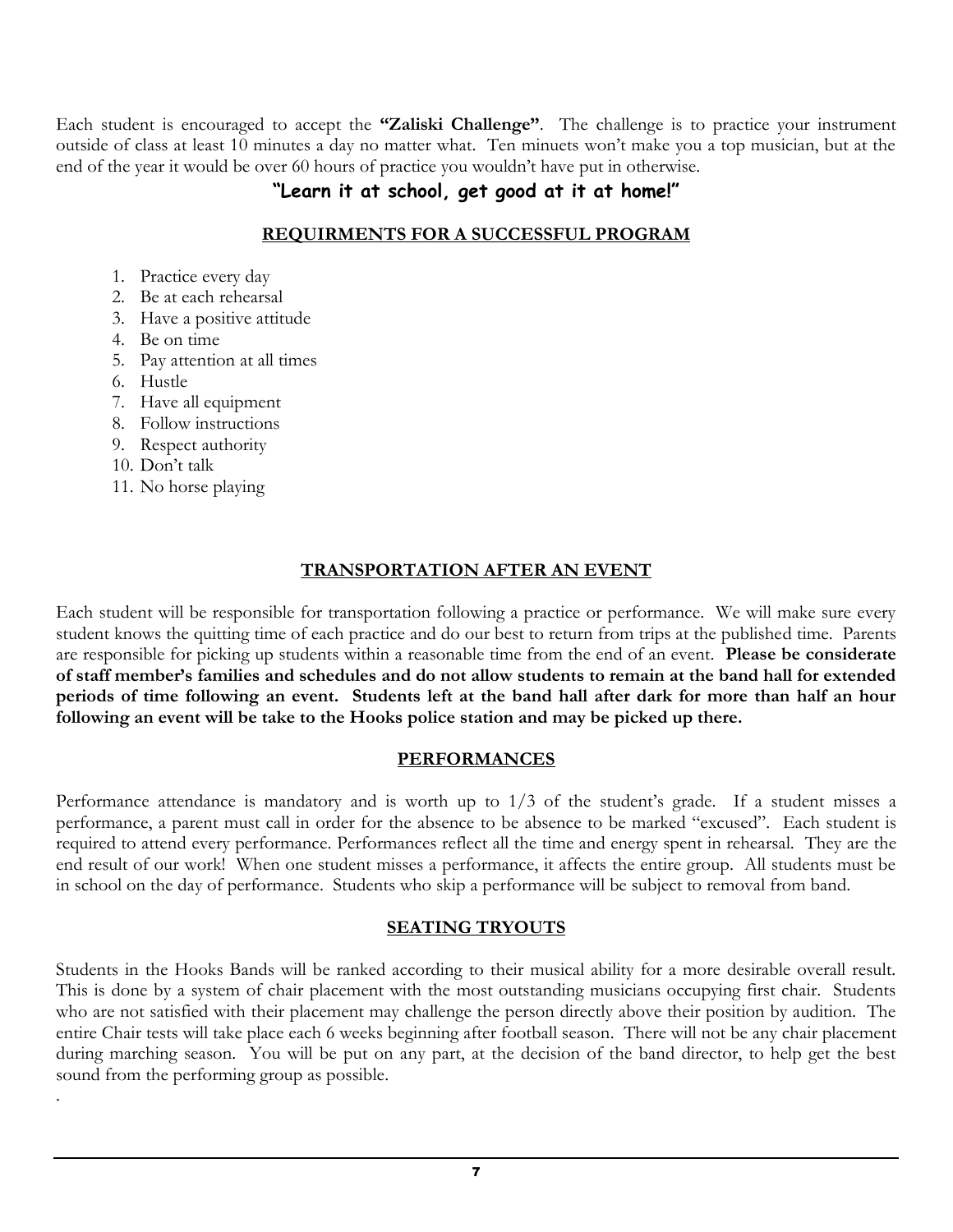# **AUXILARY MEMBERS – COLORGUARD**

The Colorguard is an extremely important part of the Hooks High School High School Band. The Colorguard performs at all football games and competitions, in which the band is involved. Auxiliary members will be responsible for all of their own equipment being loaded and unloaded for trips. The group will get together and decide who will do the moving of equipment at which games. Tryout procedures will be outlined at a meeting of all interested students and parents in the spring. Auxiliary members are responsible for purchasing and maintaining their own uniforms and equipment**. Captains will be chosen by the staff each year from those wishing to be considered and will be based on the candidate's behavior, audition routine, leadership, attitude, and work ethic observed during the previous marching season.** Captain candidates must be in concert band.

#### **UNIFORM RESPONISBILITIES:**

- 1. Your uniform must be neat and clean at each performance.
- 2. Band T-shirt worn under the uniform top;
- 3. Black band shoes that should be polished for every performance; and
- 4. Black socks must be worn with uniform;

NEVER wash the band uniform for any reason or dry them next to a heater. During the course of a game, the director may allow for the coat to be removed if each student is wearing their band T-shirt underneath. Do not unzip or remove the coat without permission. **T-shirts must be tucked in when the band is performing in public.**

# **UNIFORMS**

Marching Band uniforms are provided for the band by the school. Uniforms will be fitted and assigned at the beginning of each season.

Uniforms will be passed out prior to performance and taken up following the performance. Students riding home with their parents after an event must bring their uniform to the band hall as soon as possible. **Students are not dismissed from the event until the uniform has been passed in and inspected.**

Auxiliary members (drum major and Colorguard) are required to purchase and maintain their own uniform.

# **BAND T-SHIRTS and SHORTS**

All band members will be provided with one free band t-shirt and a pair of blue shorts. In addition we ask each band student obtain a pair of blue jeans and a plain, white t-shirt to wear in hot weather. The band shirts are considered a uniform for the fall semester and should only be worn when required. The shirt should be worn on game days and must be worn under the uniform at performances. The shirt should be kept up with in the spring to be worn for performances then as well. Students who lose or damage their shirt must purchase a new one for \$15.00

# **INSPECTION**

An inspection will take place before every performance of the band. Items to be inspected will include music, gloves, hats, shoes, uniform, horns, mouthpieces, reeds and T-shirts. Passing inspection is a matter of PRIDE.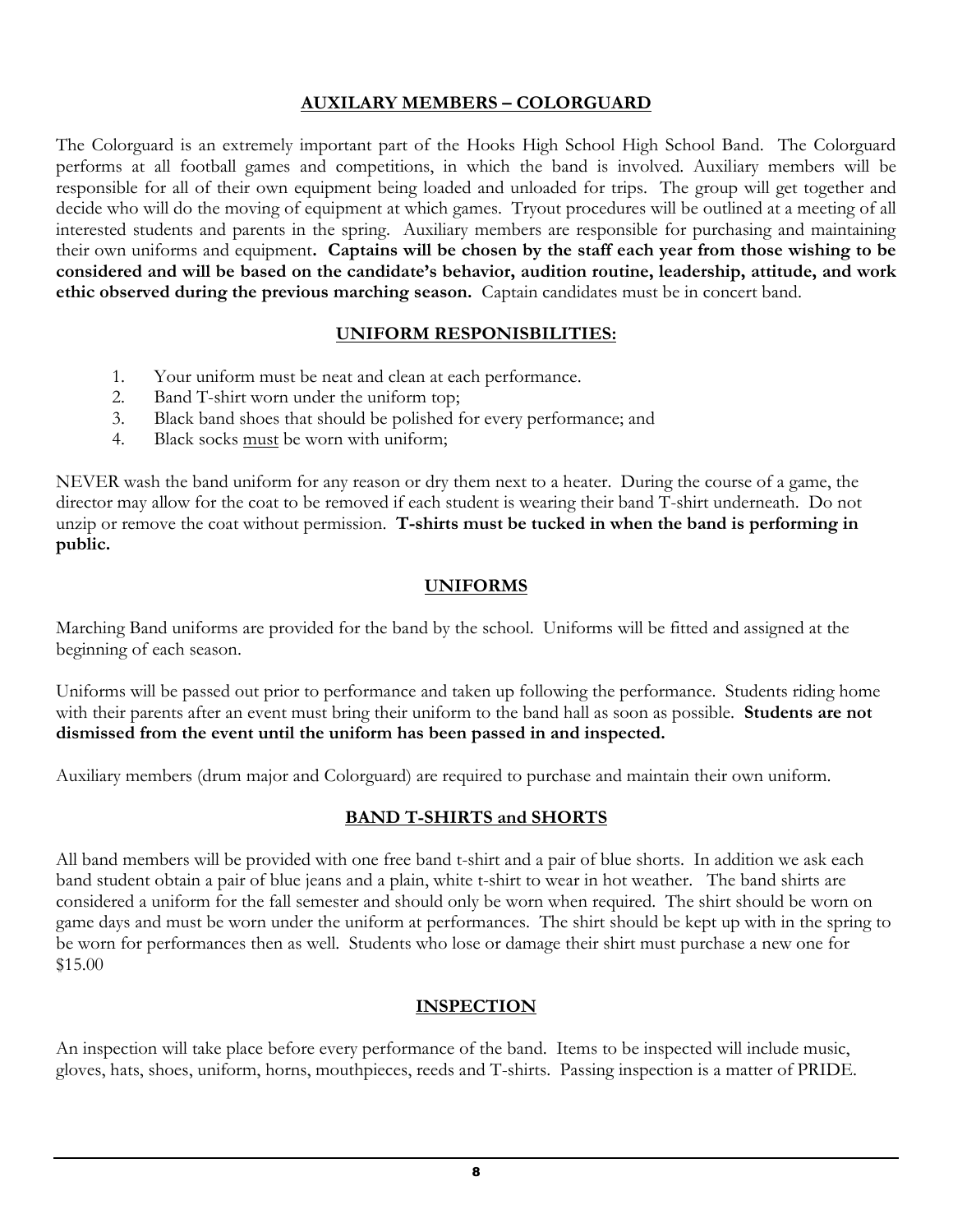# **DETAIL**

Detail is work duty assigned as punishment. Detail will be issued to any band member who violates any established rule or fails to follow band procedure. The length and type of detail will be at the discretion of the band director. Detail worked off immediately after a rehearsal is usually reduced. Otherwise detail is best worked off after school on Monday or following a football game. If detail is not worked off within a week, the student will be subject to other disciplinary action.

#### **EQUIPMENT**

Students will be responsible for the upkeep and care of all of their equipment, whether is school owned or not. Any damages to the instruments, music, uniforms or any other items will be repaired or replaced at the student's expense.

# **INSTRUMENTS**

Each member of the band is expected to have an instrument in good working condition with all supplies needed at each rehearsal. Students with instruments in need of repairs must have the repairs done as soon as possible.

#### **SCHOOL INSTRUMENTS**

Larger instruments such as percussion, low brass, French horns, and unusual instruments such as double and low reed instruments will be provided by the school. Students are responsible for any damages or repairs that need to be made on that instrument while it is in their possession. Instruments will be checked out at the beginning of each semester

#### **INSTRUMENT STORAGE**

A limited number of instrument storage areas are available for the students in band to use. The slots will be assigned by instrument at the beginning of the semester. The areas should be kept neat and clean at all times. This is not a pantry. Food and drinks left in the lockers will be thrown out. Failure to look after an assigned area may result in loss of locker privileges. **DO NOT STORE VALUABLES OR MONEY IN THE INSTRUMENT STORAGE AREA**. We will make every effort to keep the band hall locked when not in use, however, many students are in the band hall every day and there is no way to make the room absolutely secure. Valuables such as purses may be locked in Mr. Kelly's office during rehearsal.

#### **INSTRUMENT REPAIRS**

If an instrument is in need of repair it is the responsibility of the student to take the instrument to a repair shop. If it is not possible to take it in yourself, arrangements can be made with to send your instrument for repair through the school. Please don't attempt home repair.

#### **MONEY**

**Any money that must be turned in to the band office must be in correct change and put in an envelop. The envelope should have your name, the amount, and what it is for written on the outside. DO NOT TURN IN ANY MONEY THAT IS NOT IN A LABLED ENVELOPE.**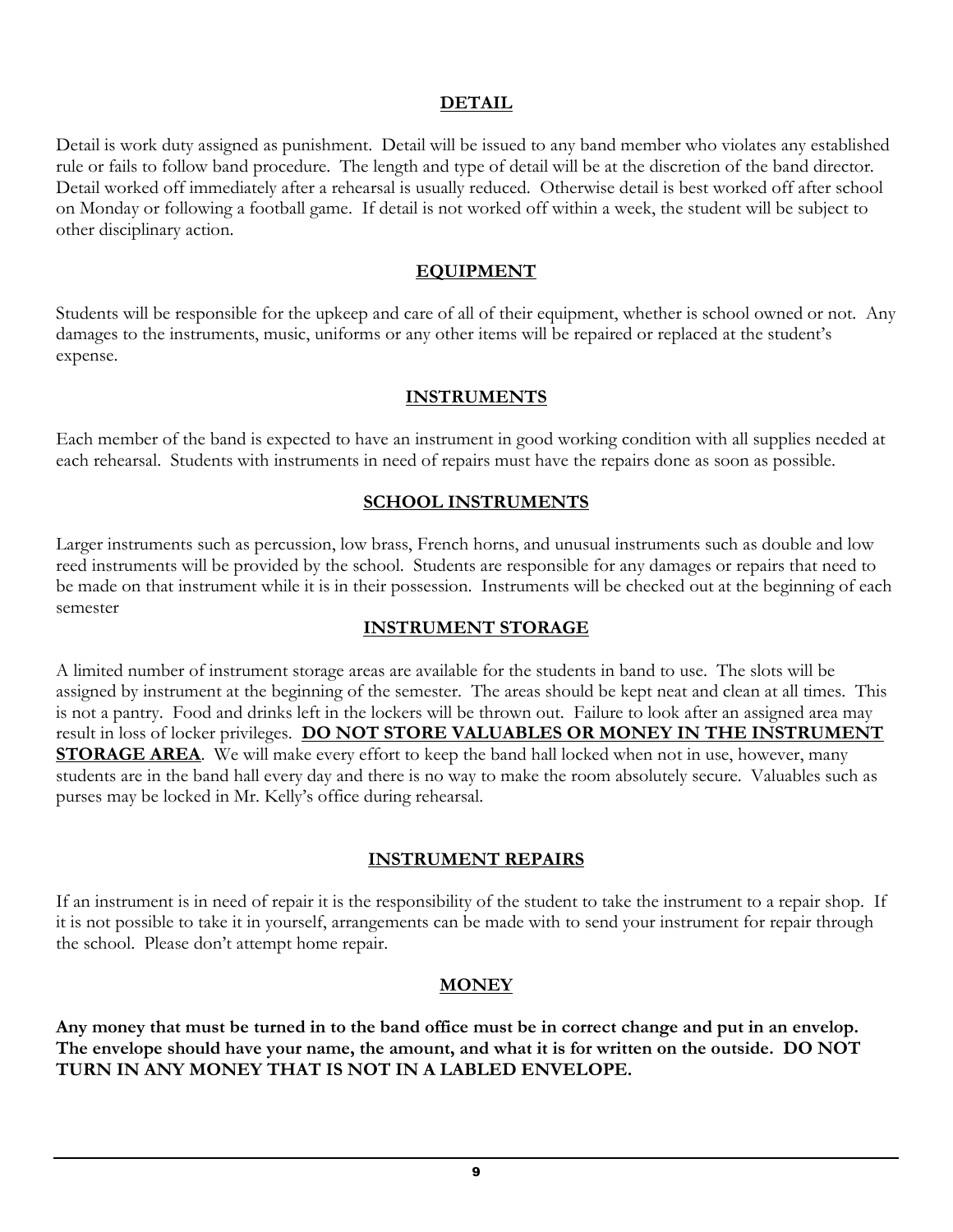# **LETTERING**

A band student will be said to have lettered after they complete 3 years of participation in the Hooks band. Students may letter in only 2 years by; 1.-- Maintaining eligibility for two years; 2.-- Audition for the Region band each year; and 3.-- Participate in Solo and Ensemble contest each year. A "letter jacket" is awarded to each student who letters.

# **HORNET BAND AWARD**

This award is given for students who take full advantage of the Hooks Band Program. To earn the Hornet Band Award the student must:

- 1. Have no unexcused absences for performances including absences for eligibility reasons.
- 2. Audition for the All-Region Band
- 3. Participate in all Clinics that the student achieves
- 4. Participate in all Band Fund Raisers.
- 5. Receive an A in band each grading period.

#### BAND BOOSTERS

The Band Booster Club is composed of all band parents and other supporters of the Hooks Bands. The Booster club supports the band in a number of areas including chaperoning trips, organizing band activities, and providing money for band activities. The Booster club raises money through the Miss Hooks pageant and other student and parent fund raisers.

#### **Band Booster Camp Scholarships**

One of the primary ways the boosters use their money for is to supply partial scholarships to camps in the summer. Students wishing to receive a scholarship may be asked to participate in a minor fund raiser to help with the cost. Scholarships are considered an investment on the future, therefore, any student who does not participate in band the following fall, must pay back the scholarship money. In addition, if a student fails to attend camp for any reason the money must be paid back as well.

#### **CHAPERON GUIDELINES**

Any parent is welcome to accompany the band on their trips as a chaperon. Interested parents should be aware of these guidelines:

- **1. Please sign up in advance. Don' just show up on game day;**
- 2. Be responsible for roll call on your bus;
- 3. Maintain order and a reasonable noise level;
- 4. Help enforce bus rules;
- 5. Oversee the students while they are loading and unloading;
- 6. Observe students in restaurants and other places we visit;
- 7. Relay information from the director;
- 8. Help move equipment into and out of the Stadium;
- 9. Treat students with kindness and respect;
- 10. Please refrain from smoking in the band assembly areas.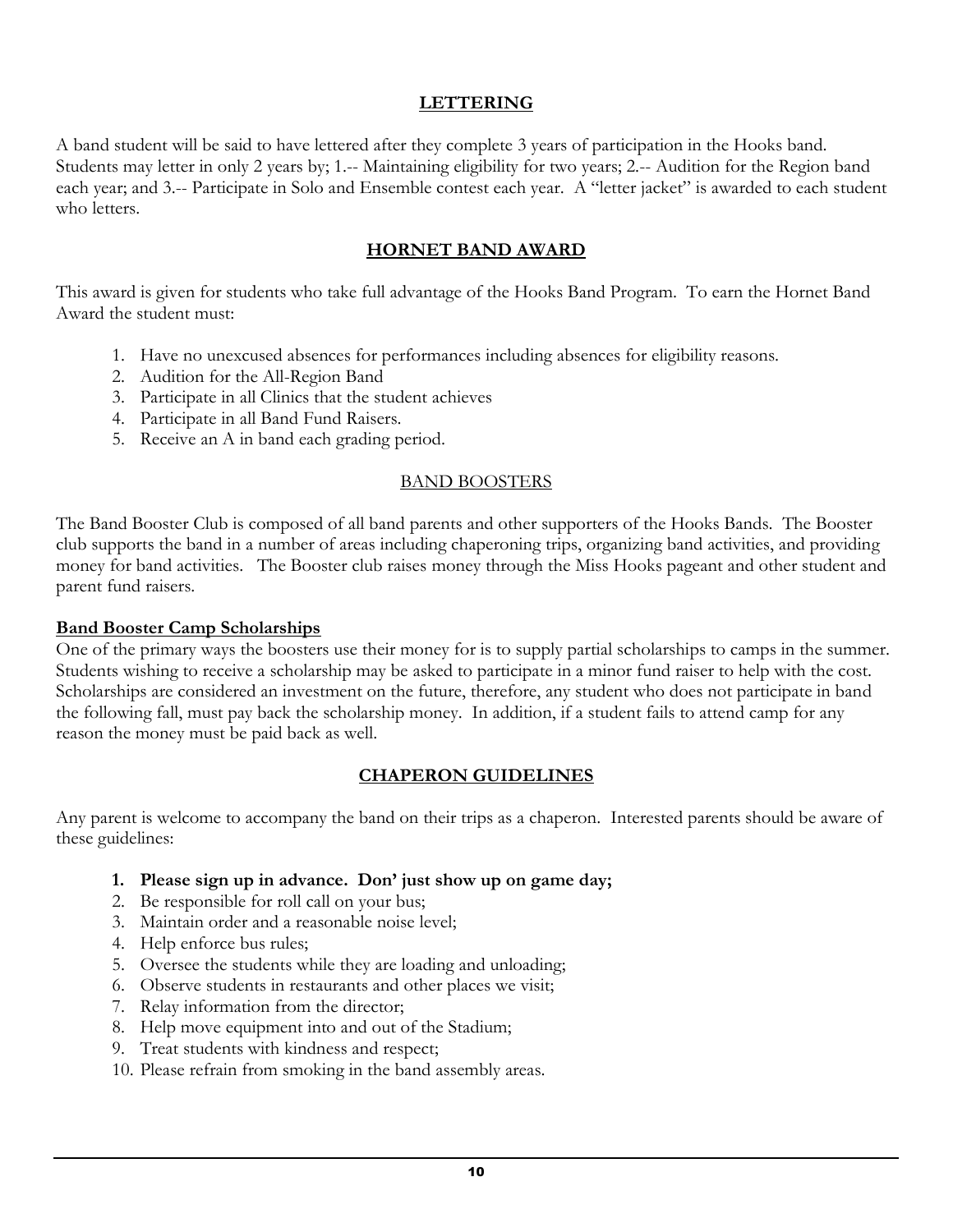# **BUS TRIPS**

Transportation for our events will be provided by the district. The sole purpose of our trips is to transport the band to and from an event. It is not for entertainment. The following rules will be followed at all times for the safety of the band.

- 1. Respect for the driver and all chaperones.
- 2. Follow all instructions of monitors, drum majors, section leaders, directors, and other adults.
- 3. Completely quiet during roll call
- 4. No talking when the bus is in town or trying to park.
- 5. No loud taking, singing, yelling, or chanting
- 6. No food or drink unless approved by the director
- 7. Only stereos and games with head phones will be allowed
- 8. Remain in you seat
- 9. No public display of affection.
- 10. No throwing anything
- 11. No hairspray, perfume, or other scented products

Students are required to ride to all events with the band unless approved by the director. Students my ride home with their parents or guardians AFTER they have been signed out at the end of the event. Please do not ask to leave an event early. Students leaving with their parents must take their equipment with them or make arrangements to unload their equipment when we return.

Students wishing to be checked out by someone other than their parents **must** fill out an alternate transportation form **PRIOR** to the event. Please do not ask to leave without this form – this is a safety and liability issue.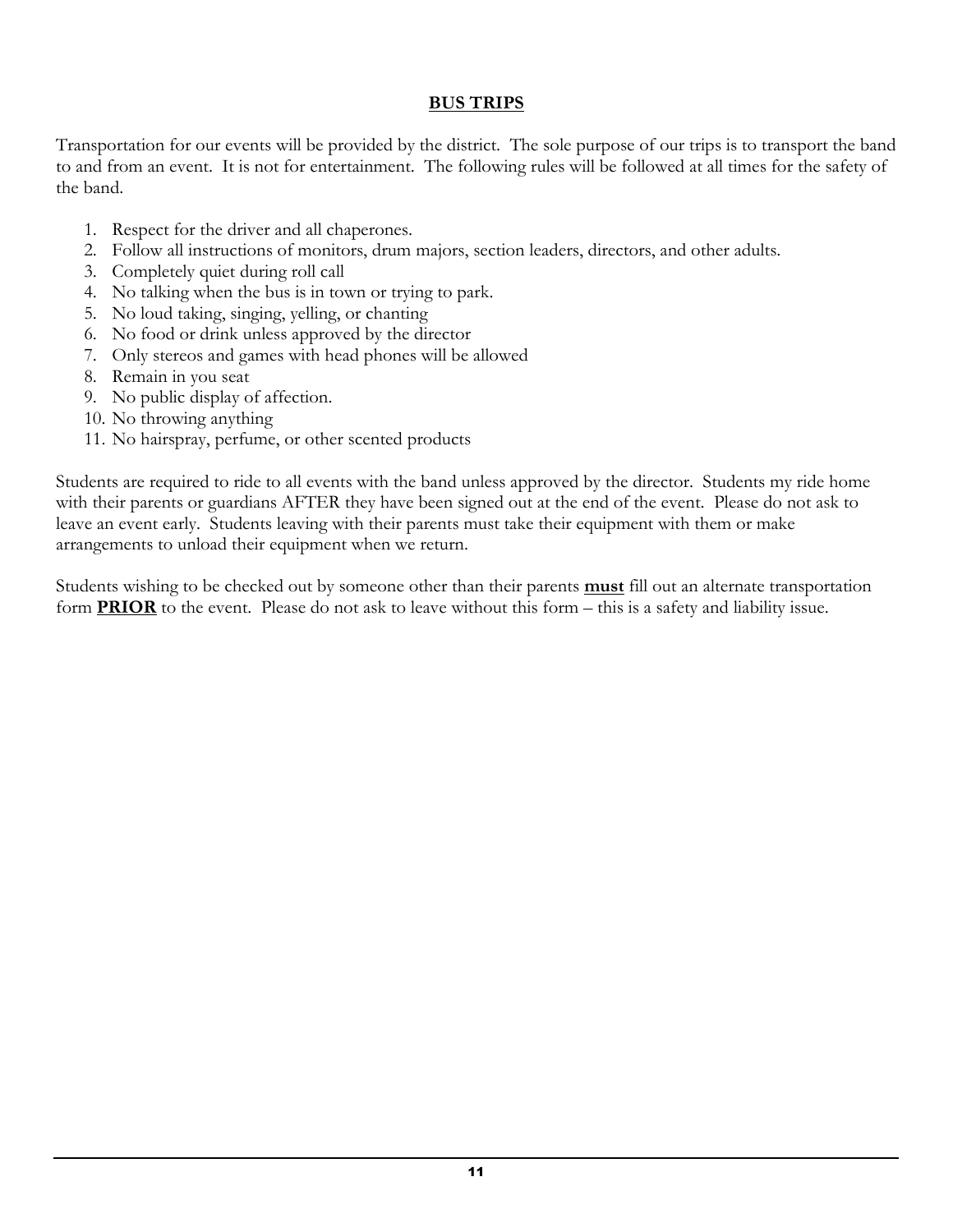# **HANDBOOK CONFIRMATION SLIP**

I certify that I have read the contents of this handbook and agree to abide by all of the rules and regulations contained herein. I also give my permission for my child to travel with the Hooks Band to all band related activities as approved the district. Furthermore, by signing the space below, I agree to accept the discipline policies of the Hooks Band a stated in this handbook and approved by the administration of the Hooks ISD.

DATED this  $\_\_\_\_\_\_\_\_\_\_\_\_\_\_\_\_\_\_\_\_$ .

Student

Parent or guardian

# PLEASE RETURN THIS SLIP TO THE DIRECTOR'S OFFICE AS SOON AS POSSIBLE.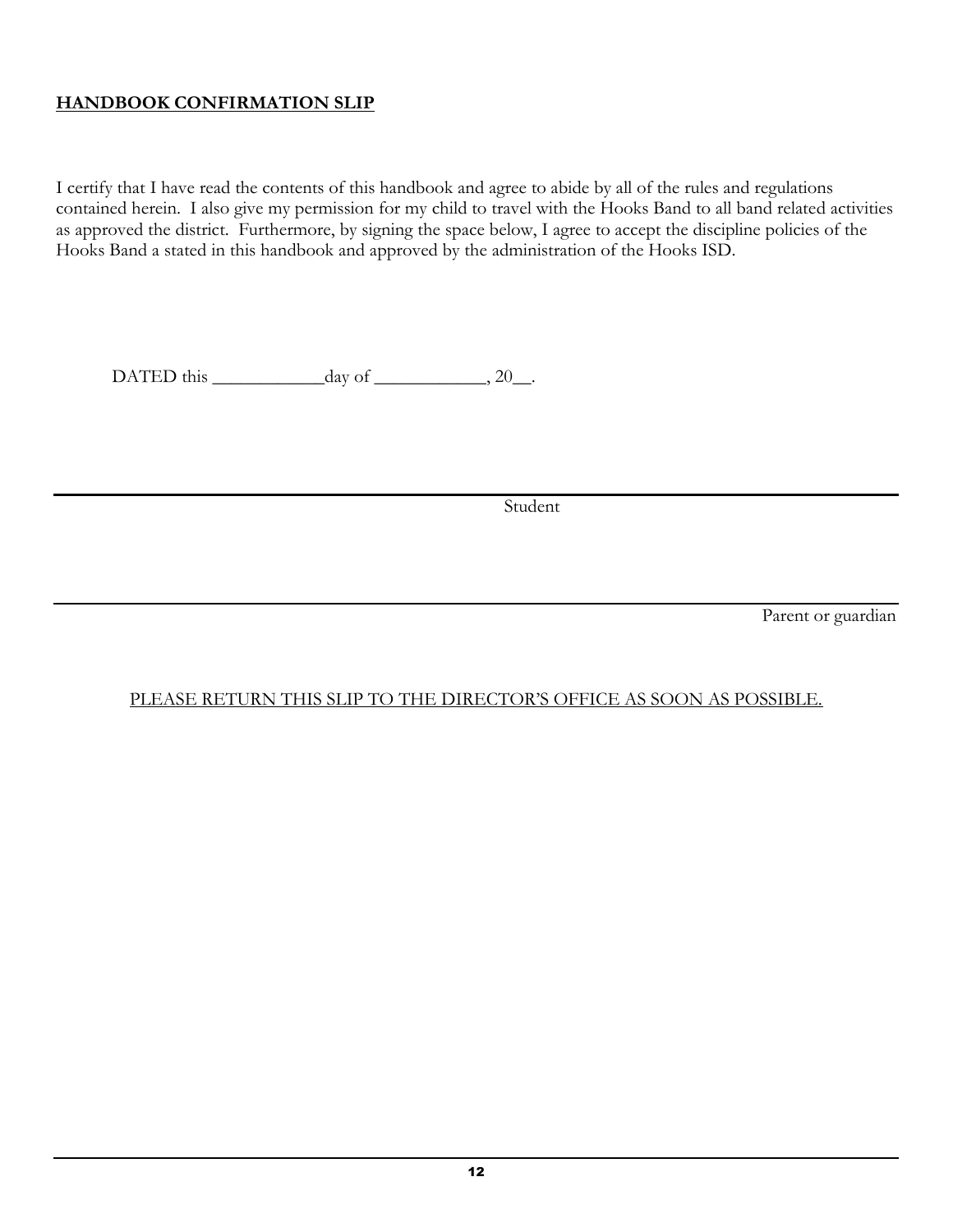# Hooks High School Marching Band Medical Information Form

| Physician Phone                                    |  |
|----------------------------------------------------|--|
|                                                    |  |
|                                                    |  |
|                                                    |  |
|                                                    |  |
| <b>Evening Emergency Contact</b>                   |  |
|                                                    |  |
|                                                    |  |
| Date of Last Tetanus Shot                          |  |
| Please List any Medication you take ______________ |  |
|                                                    |  |
|                                                    |  |
| List any other important information____________   |  |
|                                                    |  |
|                                                    |  |
|                                                    |  |